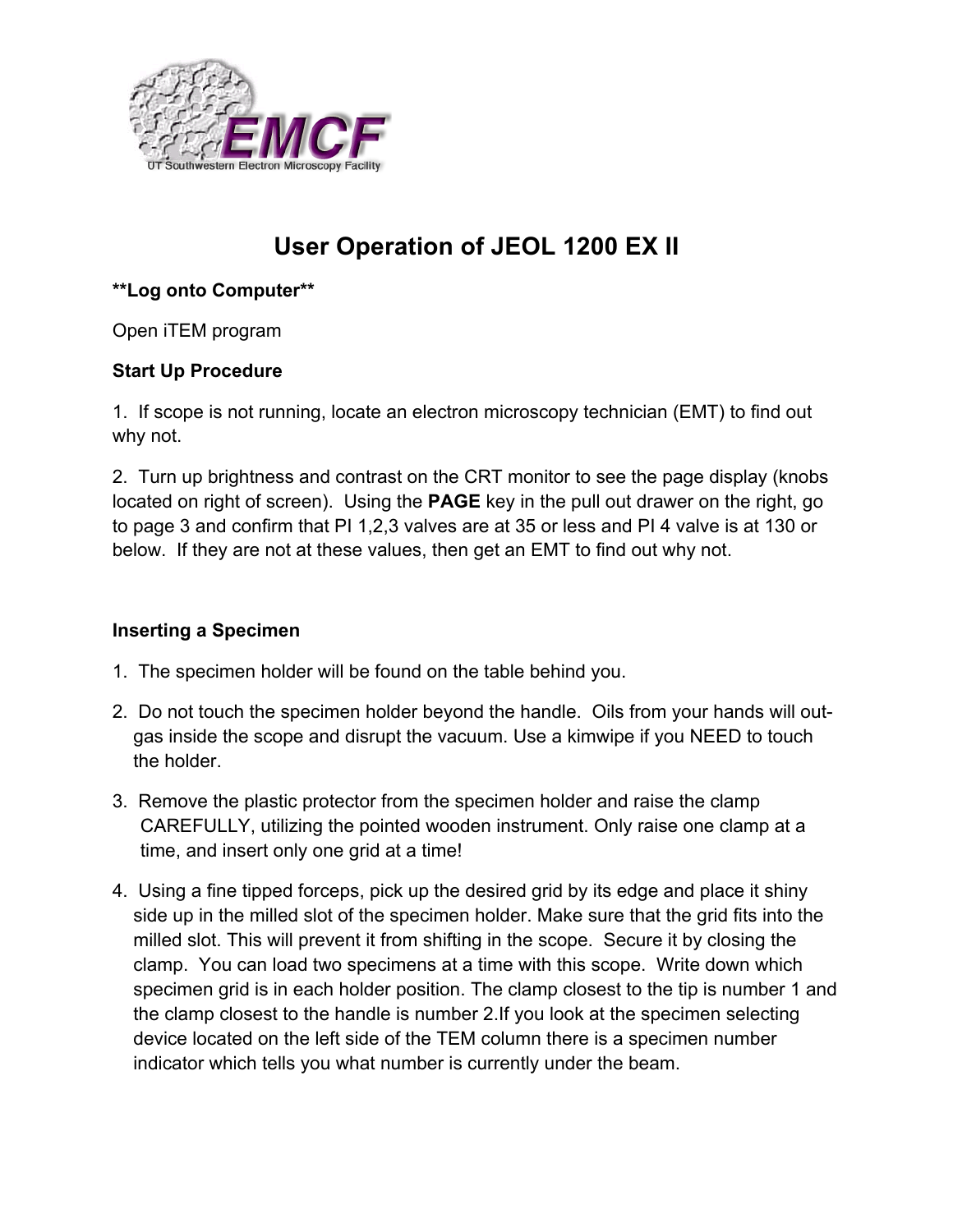5. Insert the specimen holder into the scope, aligning the pin on specimen holder side with notch in stage. Slide holder into the microscope and press *gently* until red light signifies that the airlock is being pumped.

 After the pump has cycled twice (red light goes out twice), rotate the handle clockwise to the stop, then let the vacuum suck the holder the rest of the way into the scope. Hold the handle firmly while inserting into scope. Vacuum pull is strong.

6. Check the Beam current reading on the upper left hand panel.

If the reading is zero:

Proceed to step 7

If the reading is around 69µA, proceed to step 8

- 7. Depress the **RED** HT button
- 8. Open the drop-down door on the left side of the microscope table. On the display green **ready** lights should be lit near the HT and the filament.
- 9. **Beam Current** should stabilize around 69-70. Turn the **Filament Knob** slowly clockwise to the metal stop. Watch the **Beam Current Meter** when you do this. The beam current should increase 10-20 above the original value. If the **Beam Current** reading does not change, the filament is blown and you need to contact and EMT. You should now have a beam.

# **BASIC EM FUNCTIONS**

- Spread beam by turning the **brightness** control clockwise.
- Condense the beam by turning **brightness** counter-clockwise.
- Center the beam with the **SHIFT** knobs. Do not use the deflector knobs!
- Stage controls are for moving around your sample.
- Magnification is adjusted with selector switch.

# **Focusing your image- Image wobbler**

Depress the image wobbler button located on the bottom of the upper right panel to aid in focusing your images. Essentially you will see the image smear and you will adjust using the **OBJ Focus** knob until your image becomes sharp. Be certain to depress the image wobbler button again to turn it off before you capture an image.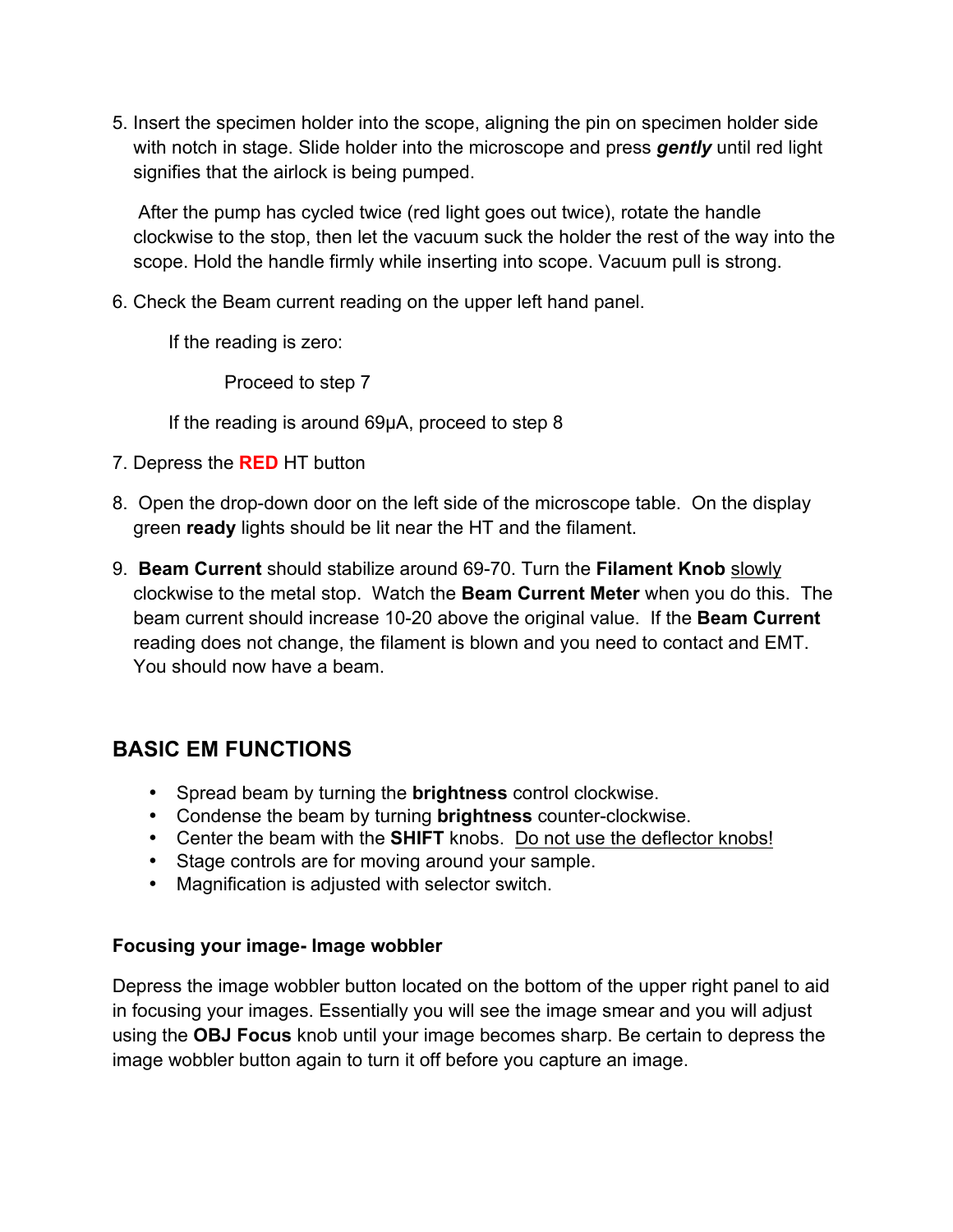#### **Image rotation**

If you want to capture your image from a different angle you might consider image rotation. Make sure that you are at a magnification that has an asterisk \* displayed on the CRT screen, and depress **IOS** on the upper right control panel. This will allow you to rotate the image 90 degrees left or right by using the **IOS knob**. Focus image and take picture. While in the **IOS mode**, you cannot change magnification. When you want to change magnification, hit **IOS** again and the image will return to its original position. To change magnification use **Mag Selector Switch**.

#### **Specimen selection**

On the left hand side of the column there is a specimen selecting device showing two positions - 1 and 2. You can move from one grid to the other by turning the specimen selecting knob so the specimen rod moves to the other position. Do this at about 5,000 magnification. When you first approach the specimen field, count how many times it takes you to cross the entire field. Divide by 2 and turn the knob back that many turns. At this point you should be in the center of your grid.

#### **Preventing hysteresis effects**

Before you aquire images, it is necessary to increase the magnification higher than what you plan on imaging at and then return to your desired magnification and wait 30 seconds before acquiring an image.

#### **Imaging with iTEM**

- 1. Insert the Morada camera by pressing the green button on the camera control.
- 2. Open *Intelligent Exposure* (the **intX** icon). Use this for live imaging.
- 3. **Prefix for images**: You can tell iTEM to automatically give your images a name.

Go to *Special > Preferences > prefix for image*

 Each time you change specimens, enter the new specimen name as the "prefix for image." Images will appear in the image buffer as Specimen X -1, Specimen X -2, Specimen X -3, etc.

 *Caution: if you forget to enter the new specimen name when you change specimens those images will carry the wrong specimen name.*

4. Before you compose an image, make sure that the illumination is centered. This is most easily accomplished with the camera out, viewing the phosphor screen. Using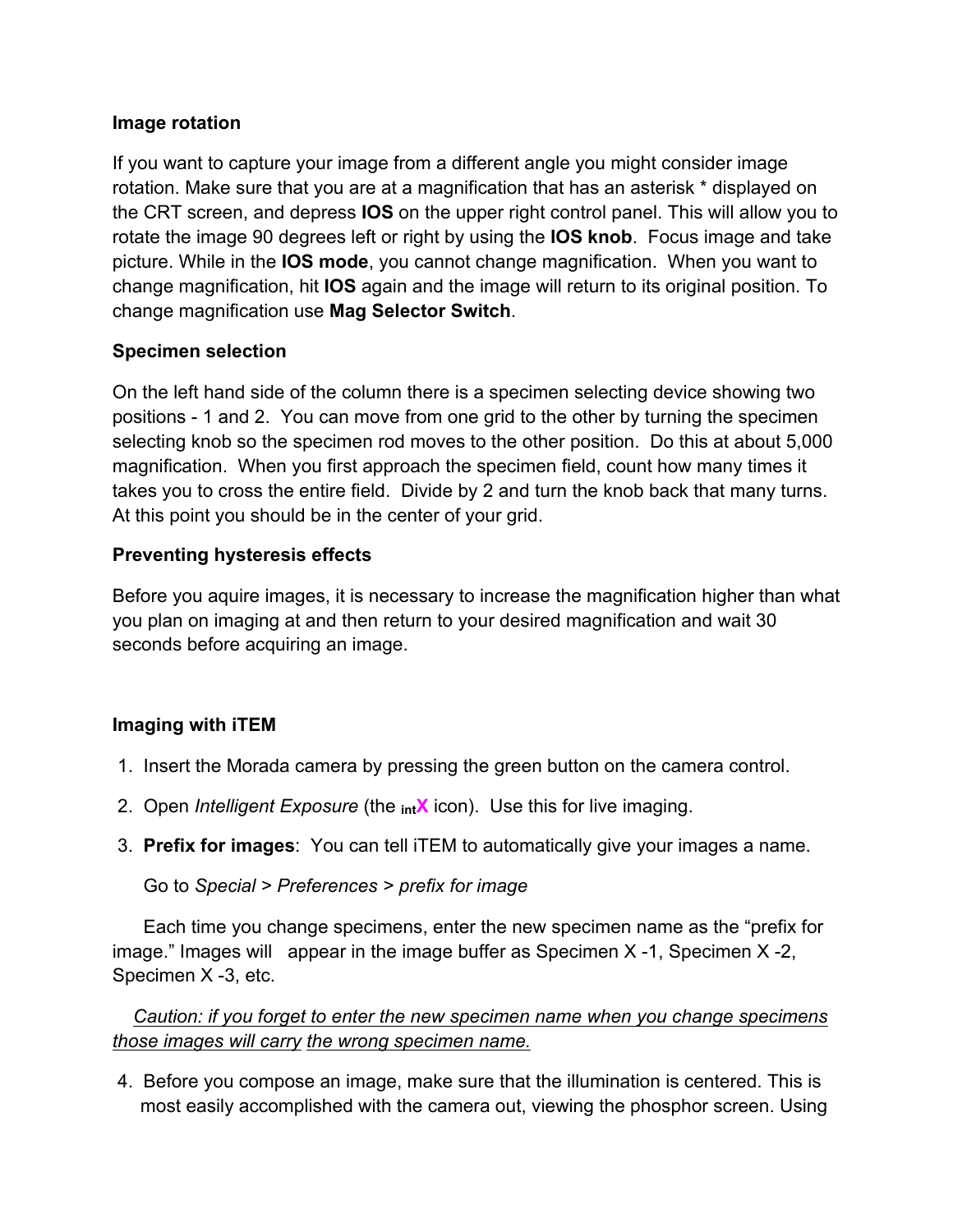the brightness knob, contract the beam to its smallest size, then use the beam shift knobs to center the beam. This should be done at a relatively high mag (40- 50,000X). Now spread the beam to make sure that it illuminates the screen evenly.

- 5. When you are ready to capture an image click the British flag icon (yes, the British flag). This is a macro that converts the image from 16 bit to 8 bit and draws in a scale bar.
- 6. A dialog box will appear. Enter the magnification. This is necessary to get a scale bar drawn on your image. Your captured image with a scale bar will appear in the window. The snapshot will also appear in the image buffer.

### **For manual adjustment of the Contrast use the following:**

The Camera control will allow you to manually control the contrast with a histogram.

- 1. Open camera control (Image>Camera control or the sun/moon icon) and start camera 1.
- 2. Use the intensity control to set illumination in the central, green portion of the histogram.
- 3. Adjust the "white" and "black" sliders to optimize your image.
- 4. To capture the image go to camera 3, set illumination and the sliders again. This camera has a slower refresh rate, so you must wait for it to respond.
- 5. Click the British flag to capture, and return to camera 1 to resume searching.

**NOTE**: Camera 1 should have an exposure time of 100ms; camera 3 should have an exposure time of 1 s. Be sure to check these!

#### **Adding text directly onto your image**

- 1. Have the image you wish to add text to selected.
- 2. Select the Overlay Button Bar icon.
- 3. Select the Text button.
- 4. When you move your cursor to the image a red box will appear and move with the mouse movements. You can left click and hold to change the size of the red text box. Once you have the desired size, take you finger off the left mouse button. When you have found where on your image you want the text box to be right click once and it will stay at that location.
- 5. An object properties dialog box should appear where you can enter in the desired text and alter the font, size, color or the text and the text box.
- 6. Select apply.
- 7. Select Close.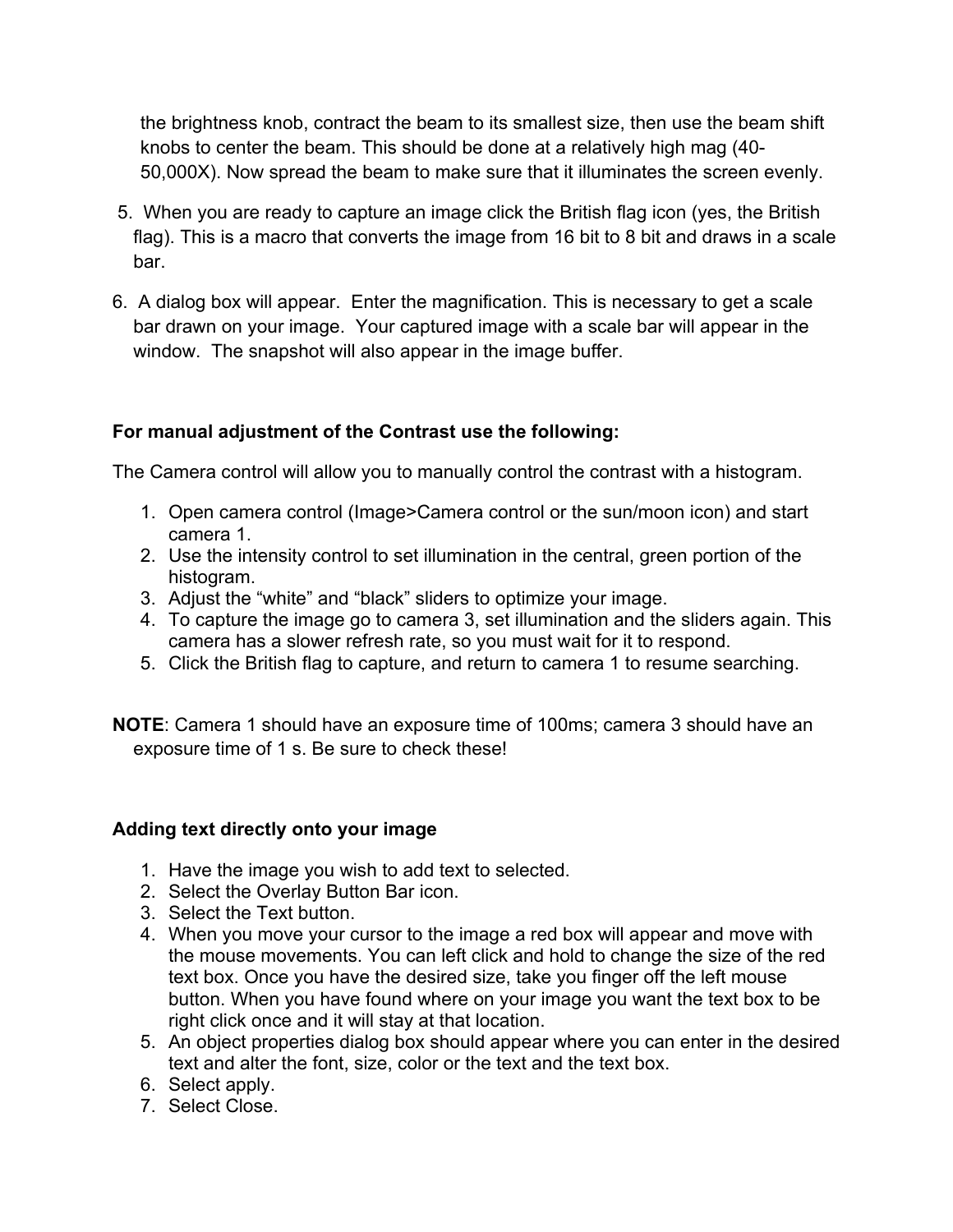- 8. Select the arrow tool button to alter the size and location of the text box and to edit any of the information. Left click once outside of the text box for the brackets to disappear. Right click once outside of the text area to move the mouse from the image.
- 9. Once you have everything how you want it select the burn overlay button to condense the layers on your image.
- 10.Save your image.

#### **Saving Images**

1. In the File menu go to "Save As". Give the image a title and save the image in your folder.

2. Or you can batch save by selecting the images you want in the gallery. Then File > Save.

Each image will come up in sequence…name it and click Save.

3. To make sure that your images are converted to 8 bit, select options in the save window and check boxes for *convert 16 bit to 8 bit* and *burn overlay into image*. You do NOT want any compression.

#### **Retrieving Your Images**

**IMPORTANT:** Never put a thumb drive in the microscope computer to retrieve your images!

 To access the support computer from your lab using a PC: Start > Run > \\129.112.143.19

Or go to Start > Run >  $\Im$  image  $\tan 2$  and find your folder.

From a MAC (OS X) GO>Connect to Server>smb://129.112.143.19

IMPORTANT:Images will save as Indexed files. Convert them to Grayscale in PhotoShop.

#### **Changing Specimens**

- 9. Stop the camera, retract the camera.
- 10. Go to a low mag, adjust illumination to fit the phosphor screen.